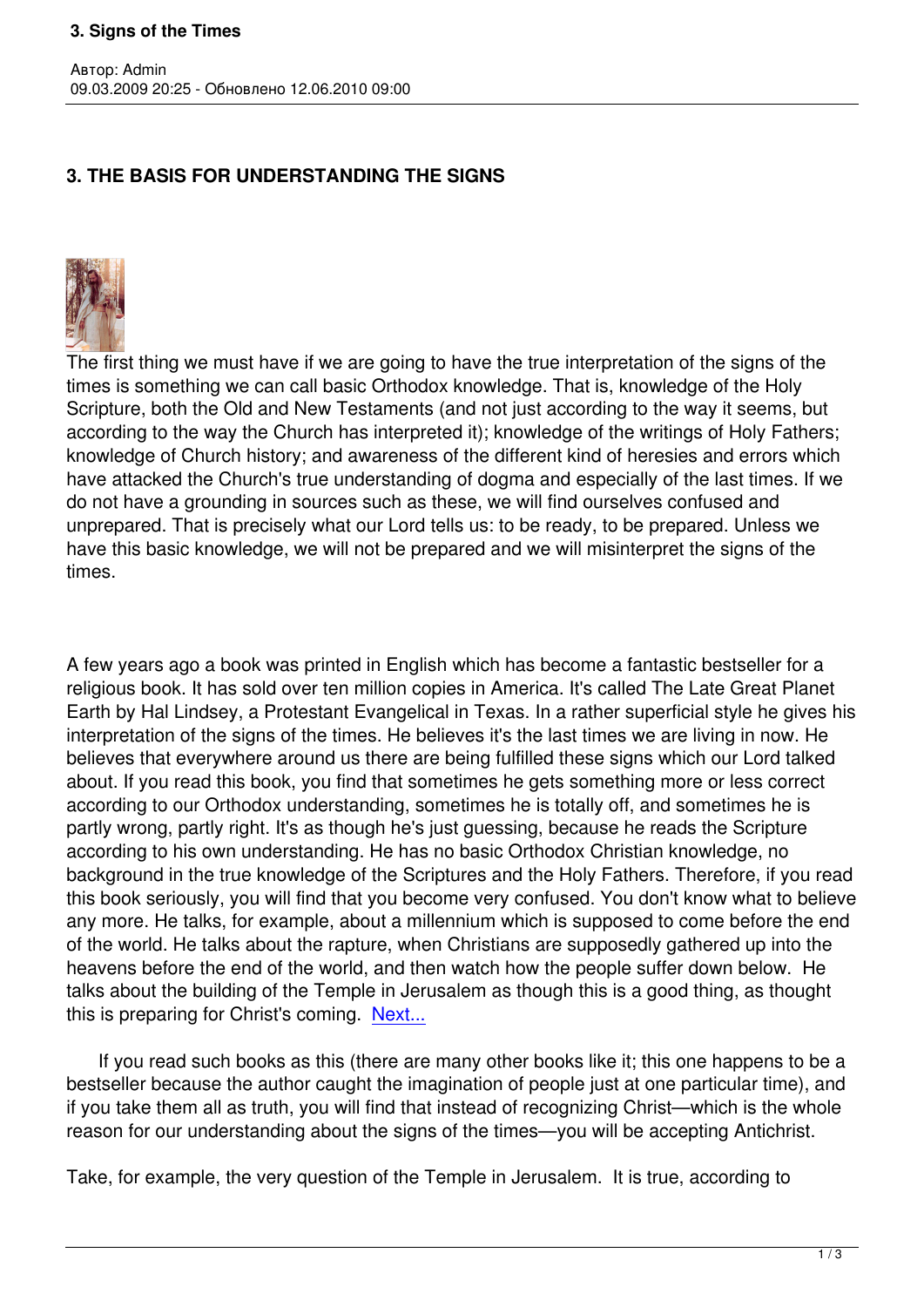## **3. Signs of the Times**

Автор: Admin 09.03.2009 20:25 - Обновлено 12.06.2010 09:00

Orthodox prophecies, that the Temple will be rebuilt in Jerusalem. If you look at people like Hal Lindsey, or even the Fundamentalist Carl McIntire, they are also talking about the building of the Temple, but they're talking about it as though we are building it in order for Christ to come back and reign over the world for a thousand years. What they are talking about is the coming of Antichrist. The millennium, according to the Protestant interpretation, as being a special thousand-year reign at the end of the world, is actually the reign of Antichrist. In fact, there have already been people who have arisen and proclaimed their thousand-year kingdom which is going to last until the end of the world. The last one was Adolf Hitler. This is based upon the same kind of chiliastic idea: that is, interpreting the millennium in a worldly sense. The actual thousand years of the Apocalypse is the life in the Church which is now, that is, the life of Grace; and anyone who lives it sees that, compared to the people outside, it is indeed heaven on earth. But this is not the end. This is our preparation for the true kingdom of God which has no end. There are many books of basic Orthodox knowledge now available. Those who are seriously concerned about studying the signs of the times should first be very well versed in some of these books, and they should be reading them, seriously studying them, and having them as daily food. The best books to read are not someone's interpretation of Revelation (the Book of Apocalypse), because right now there's not really any Orthodox interpretation of this in English.2 The best books are the basic spiritual textbooks. First of all there are basic texts of Orthodox dogmas, the various catechisms. One of the best is the eighth-century work of St. John Damascene, On the Orthodox Faith, which goes through the whole of the catechism. An even earlier one is St. Cyril of Jerusalem's Catechetical Lectures, that is, lectures prepared for people about to be baptized, which goes through the whole Creed and tells what the Church believes. There are many similar books of catechism, both in ancient times and in more modern times. More recently we have the catechisms in Russian of Metropolitan Platon and Metropolitan Philaret, which are a little shorter and simpler. Then there is a different kind of book: commentaries on Holy Scriptures. There are not too many of these in English,3 but we do have some of the commentaries of St. John Chrysostom. This area is a little bit weak in English, because there are many good books in Russian which are not in English yet, including more recent books of commentaries on the Scriptures, even on the Apocalypse. Archbishop Averky's books are very good, but they're just being put into English now. God willing, before too long, they will be out.

Then, besides these two kinds of books—basic catechism and commentaries on Scripture—there are all the books on Orthodox spiritual life. These include the Lausiac History (which tells about how the monks lived in Egypt, and how they fought spiritually), the Dialogues of St. Gregory of Rome, the Lives of Saints, The Ladder of St. John, the Homilies of St. Macarius the Great, the books of St. John Cassian, the Philokalia, Unseen Warfare and St. John of Kronstadt's My Life in Christ. These books deal with basic Orthodox spiritual life, spiritual struggle, how to discern the wiles of the demons, how not to fall into deception. All of them give a basic foundation by which to understand the signs of the times.

Then there are the works of more recent writers who are in the same patristic spirit as the ancient Holy Fathers. The main examples are the two great writers of 19th-century Russia, Bishop Theophan the Recluse and Bishop Ignatius Brianchaninov, 5 whose works are now coming out gradually in English. Bishop Ignatius' book The Arena and various articles by Bishop Theophan are in English.6 These two writers are very important because they transmit